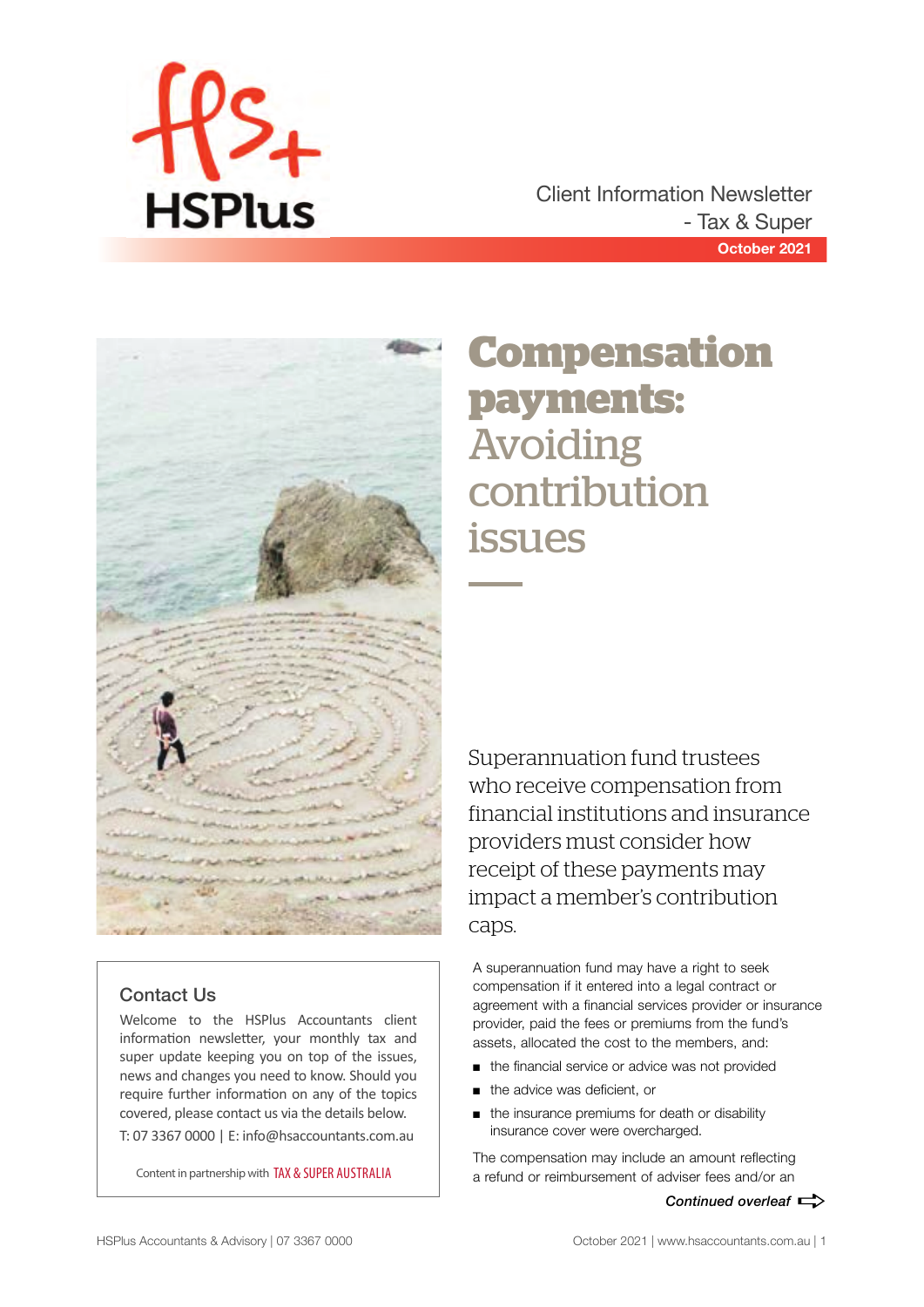# **Compensation payments:** Avoiding contribution issues (continued)

amount to compensate for lost earnings. It may also include an interest component.

If a superannuation fund receives such compensation, the fund's trustee must be aware of possible superannuation, income tax and GST consequences for the fund.

### The implications for the fund and members

The ATO has released a superannuation contribution caps factsheet that explains how the receipt of compensation payments to a superannuation fund may impact contribution caps.

Whether compensation is a contribution will depend on the circumstances in which the compensation is received. The circumstances are summarised in the table below:

### Knock-on effects for members

The following issues should also be considered by superannuation fund members who have received compensation payments:

■ If the payment results in the member exceeding their concessional or non-concessional contribution cap, the member can apply to the ATO to request the Commissioner to exercise their discretion to disregard the excess contributions or reallocate them to another year.

- The ATO is unlikely to exercise its discretion if the compensation is paid to the member and the member contributes it to their superannuation fund, or the member directs the financial service provider to pay the compensation to their superannuation fund for their benefit. This is because making the contribution to superannuation is in the member's control.
- If a compensation payment is a non-concessional contribution and causes the member to trigger the bring-forward rule, although the member may not exceed the cap in the first year, it could cause problems in the second or third years of the bringforward period. Where the member subsequently makes a contribution in the second or third years that results in the member exceeding their cap, the ATO has stated there would have to be special circumstances in relation to that contribution made in the later year for it to exercise its discretion.
- If the compensation payment is a concessional contribution, there may be Division 293 tax consequences if the member's combined income and concessional contributions exceed the income threshold for the financial year they receive the contribution. From 1 July 2017, the Division 293 threshold is \$250,000.

Further information can be found on the ATO website  $(OC 59706)$   $\triangle$ 

| <b>CIRCUMSTANCE</b>                                                                                      | <b>TREATMENT OF COMPENSATION</b>                                                                                                                                                                                                                                                                                        |
|----------------------------------------------------------------------------------------------------------|-------------------------------------------------------------------------------------------------------------------------------------------------------------------------------------------------------------------------------------------------------------------------------------------------------------------------|
| Where the superannuation fund engaged the financial<br>service provider and has a right to compensation. | Not considered to be a contribution and won't affect<br>contribution caps.                                                                                                                                                                                                                                              |
| Where the member personally engaged the financial<br>services provider and has a right to compensation.  | If paid directly by the financial service provider to the<br>superannuation fund (other than at the member's<br>direction) this is considered a concessional contribution<br>in the financial year it is received by the fund.                                                                                          |
|                                                                                                          | However, if the member directed the financial service<br>provider to pay the compensation to their fund, or it<br>was paid to the member and the member subsequently<br>contributed it to superannuation, it will be considered a<br>non-concessional contribution in the financial year it is<br>received by the fund. |
| Where there is no right to seek compensation.                                                            | Considered a concessional contribution in the financial<br>year it is received by the fund.                                                                                                                                                                                                                             |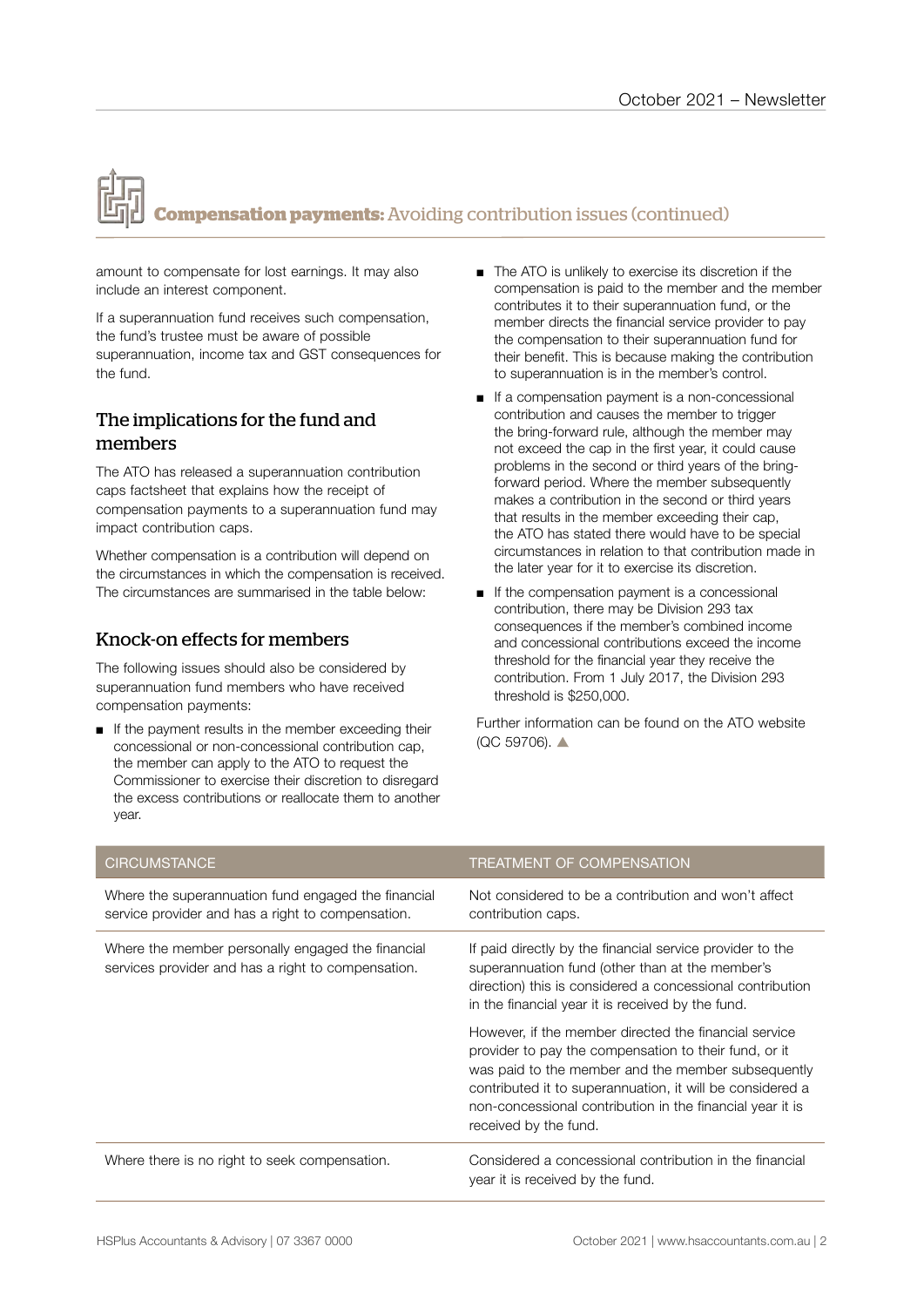# **Home as a place of business during COVID:** CGT implications

The COVID-19 pandemic has resulted in more<br>
employees working from home than ever before.<br>
This, in turn, has resulted in such people being<br>
able to claim a range of deductions for various "running he COVID-19 pandemic has resulted in more employees working from home than ever before. This, in turn, has resulted in such people being expenses" associated with working from home. These expenses include electricity, phone service, cleaning, decline in the value of equipment, furniture and furnishing repairs, and so on. To make things easier, the ATO even provided several "short-cut" options to claim "working from home" expenses (as opposed to claiming the relevant proportion of the actual costs).

In addition, many people who operate a *business* (eg, as a sole trader or in partnership) have been required to use part of their home as a place of business – or may have been doing so for many years anyhow. They, too, are entitled to claim various "running expenses" associated with working from home.

Moreover, if part of the home has the character of a place of business and is set aside as such, then such persons would generally also be able to claim a portion of occupancy expenses (such as mortgage interest or rent, council rates, land taxes, house insurance premiums) in addition to running expenses. This is because part of the home is an asset that is used in carrying on their business. However, where part of a home is being used as a business to generate assessable income, the homeowner will not be able to sell their home CGT-free. Instead, a partial CGT main residence exemption will apply on the basis that part of the home has been used to produce assessable income (in the same way it would apply if part of the home had been rented at arm's length).

The rules for calculating a partial CGT main residence can be difficult to apply – particularly in determining the appropriate apportionment and correctly applying any exclusions. A professional's expertise here is invaluable.

More importantly, in cases where a partial exemption may apply because of part-business use of a home, then the CGT small business concessions may be available to eliminate, reduce or roll over any assessable capital gain. The ATO accepts this as being possible: *"You may be able to apply one or more of the small business CGT concessions to reduce your capital gain unless the main use of the house was to produce rent."*  (See the ATO website at QC 59281.)

However, the CGT small business concessions are difficult to apply at the best of times – let alone in the case where part of a home is used as a place of business. For example, issues may arise as to whether the homeowner meets the basic threshold requirement for the concessions (including the holding period rule), the effect of joint ownership of the home and, in the case of the 15-year exemption, whether the sale of the home (or CGT event) that gives rise to the capital gain is made in connection with the retirement of the taxpayer.

And of course, where a company or trust carries on the business, a crucial issue also arises as to whether the part of the home used in the business qualifies as an active asset, which is required for the CGT small business concessions to apply.

These (and related) issues require the expertise of a professional. So if you find yourself in this position, your first port of call should be your trusted accountant.  $\blacktriangle$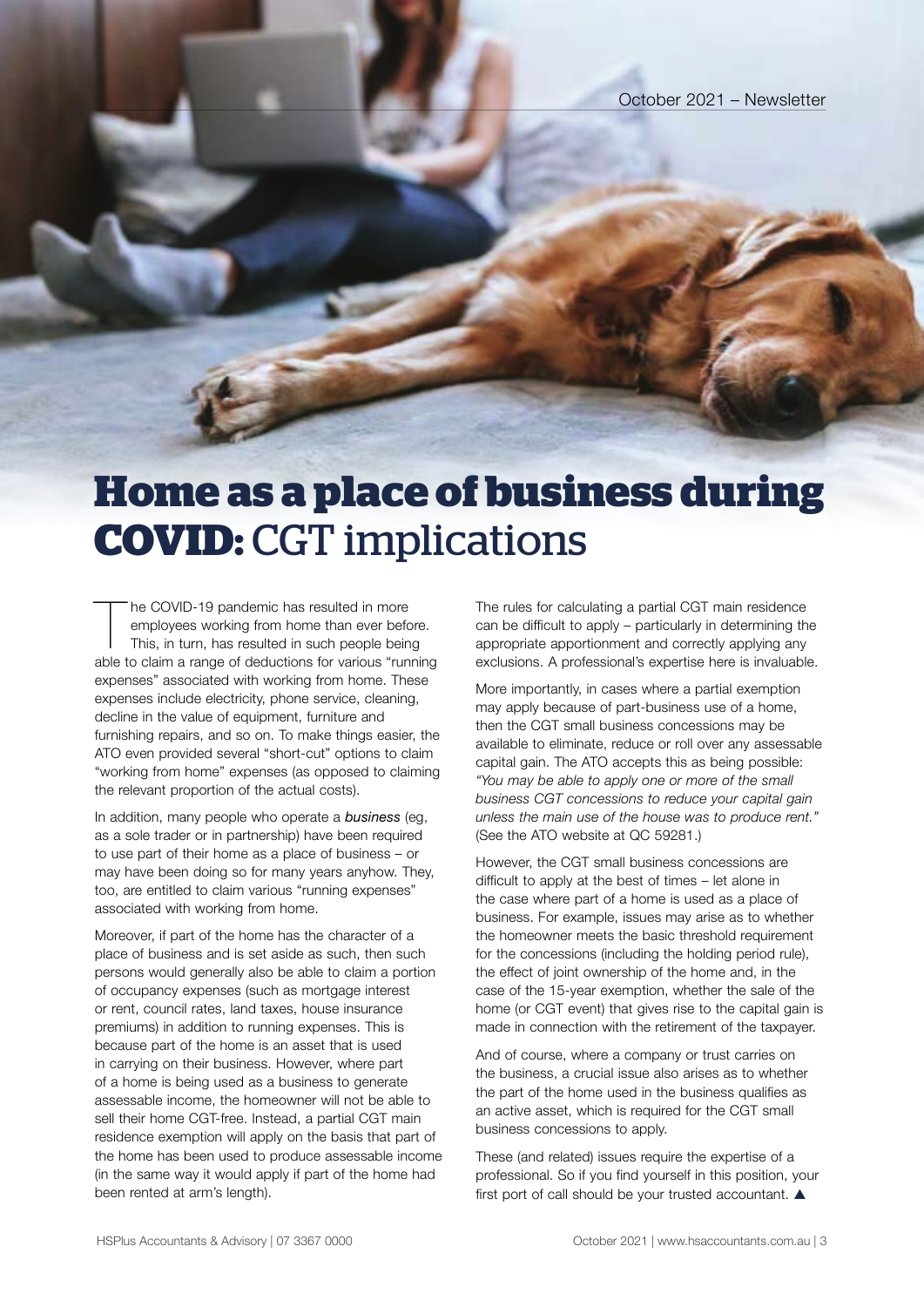# **Inheriting rental properties jointly**  A dilemma?

Imagine you're lucky enough to inherit, say, four post-CGT rental properties from a deceased parent – but what happens when your sibling also inherits a half-share of these?

While you both acquire a very valuable 50%<br>
say that in most scenarios, you'd both rather<br>
say that in two of them interest across four properties, it's safe to have a 100% interest in two of them.

## CGT triggered

Assuming both siblings desire a 100% interest in two properties each (rather than a 50% interest in four properties), they're going to have to do a bit of "horse trading" between them.

This means that each sibling has to give up their 50% interest in two of the four properties, in exchange for acquiring a 50% interest in the other two properties.

It's important to note that such an exchange of interests will trigger CGT consequences. This is because the interest exchanged (or disposed of) is a CGT asset with a particular cost base (under the inherited asset rules in s 128-15), and the capital proceeds for this CGT event will be the market value of the interest acquired in another property. However, the benefit of the CGT discount should be available.

Moreover, because none of the properties are a main residence or a pre-CGT dwelling, the full CGT exemption rules in s 118-195 cannot be brought into play.

Even so, there may be a couple of solutions to this problem that allow both siblings to get their desired 100% interest each in two properties – without triggering any CGT consequences.

#### **Solution 1: A broadly written will**

If the will's been written in broad enough terms, the executor could use their power/discretion to treat the properties as a pool of assets that can be divided equally between the siblings (ie, so they can get two each).

While this presents one solution, adjustments may still be required if some of the properties have a greater contingent CGT liability attached to them than others (at least at the time of distribution) – and this would have to be accounted for in some way to keep both siblings happy.

**Continued overleaf**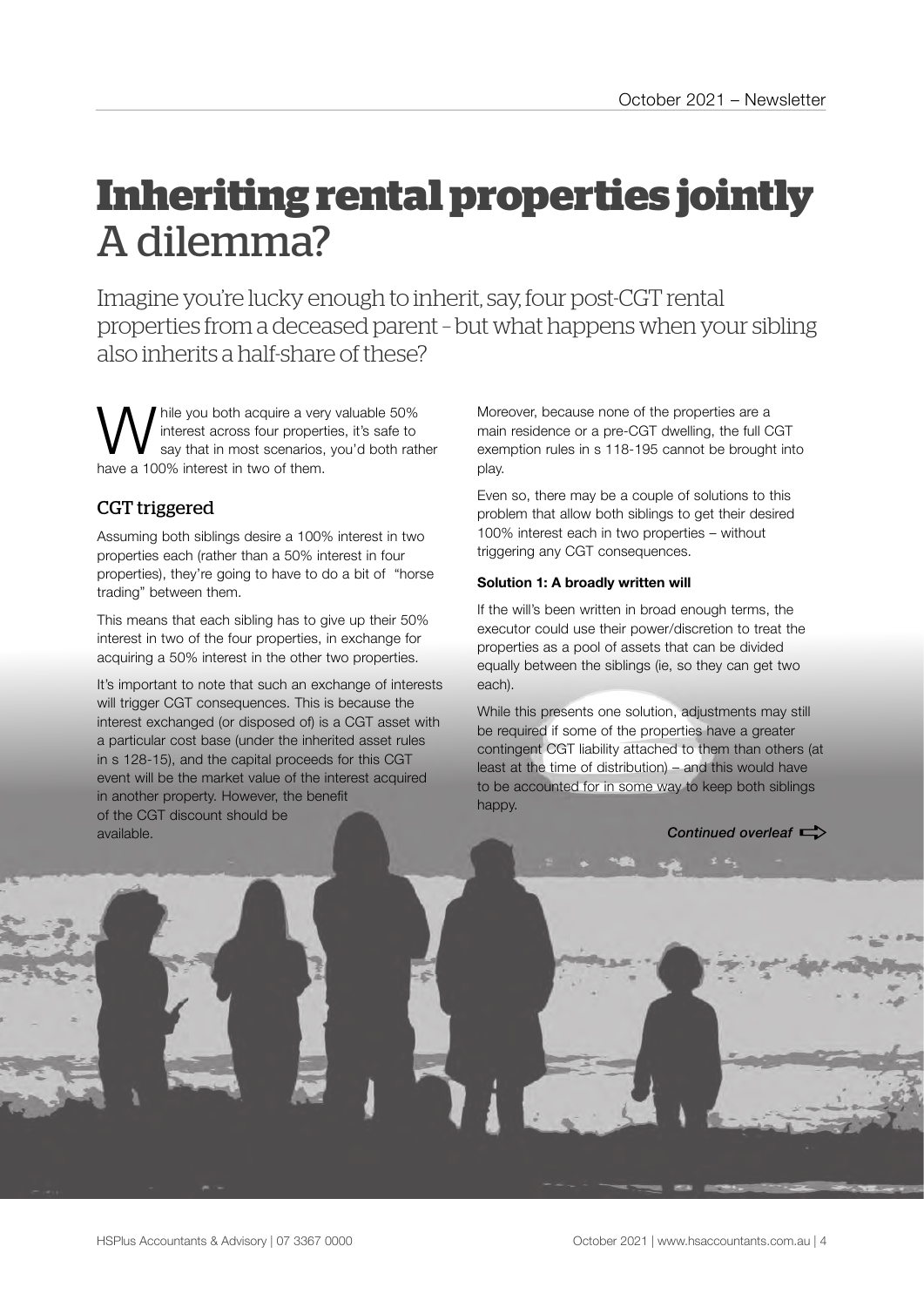# **Inheriting rental properties jointly** A dilemma? (continued)

At any rate, this becomes a matter of the interpretation of the will – a complex topic that's beyond the scope of this article – and other issues relating to trustee powers may need to be factored in.

#### **Solution 2: Section 128-20(1)(d)**

Perhaps a better solution (assuming there are no Pt IVA issues) comes from the rule in s 128-20 of the ITAA 1997, which relates to assets in an estate passing to a beneficiary without any CGT consequences.

In particular, the rule in s 128-2091)(d) allows for this to occur on the settlement of a claim by one or more beneficiaries (or other persons) by way of entering a deed for consideration in which they relinquish rights under the will.

Specifically, the rule provides that an asset can pass to a beneficiary under a will:

*(d) under a deed of arrangement if: (i) the beneficiary entered into the deed to settle a claim to participate in the distribution of your estate; and (ii) any consideration given by the beneficiary for the asset consisted only of the variation or waiver of a claim to one or more other CGT assets that formed part of your estate.*

If this is carried out during the period of administration of the estate, then each sibling could take their 100% interest in two properties without any CGT consequences arising from this sanctioned estate settlement.

Ruling TR 2006/14 (see paragraphs 33-37) also indicates that this is a legitimate way for beneficiaries who are dissatisfied with a will to dispute it and then enter into a deed of arrangement to affect a redistribution of estate assets – without jeopardising the CGT rollover that becomes available upon death.

It's important to note, however, that recourse to this section first requires that the deed is entered into to settle a claim to participate in the distribution of your estate.

Crucially, in this regard, paragraph 37 of TR 2006/14 states (*emphasis added*):

*"A taxpayer is not required to commence legal proceedings in order to establish, for the purposes of paragraph 128-20(1)(d), that they have a claim to participate in the distribution of the assets of the estate. A claim may be established by a potential beneficiary communicating to the trustee their dissatisfaction with the will".* 

### The solution to the problem!

And so we have a workable potential solution to this problem, subject to any Pt IVA considerations – if you call inheriting multiple rental properties a "problem"!  $\blacktriangle$ 

 $\blacktriangleright$  There are a range of factors at play when determining CGT on property. Speaking to an accountant or registered tax agent will help you to understand the options available to you.

This information has been prepared without taking into account your objectives, financial situation or needs. Because of this, you should, before acting on this information, consider its appropriateness, having regard to your objectives, financial situation or needs.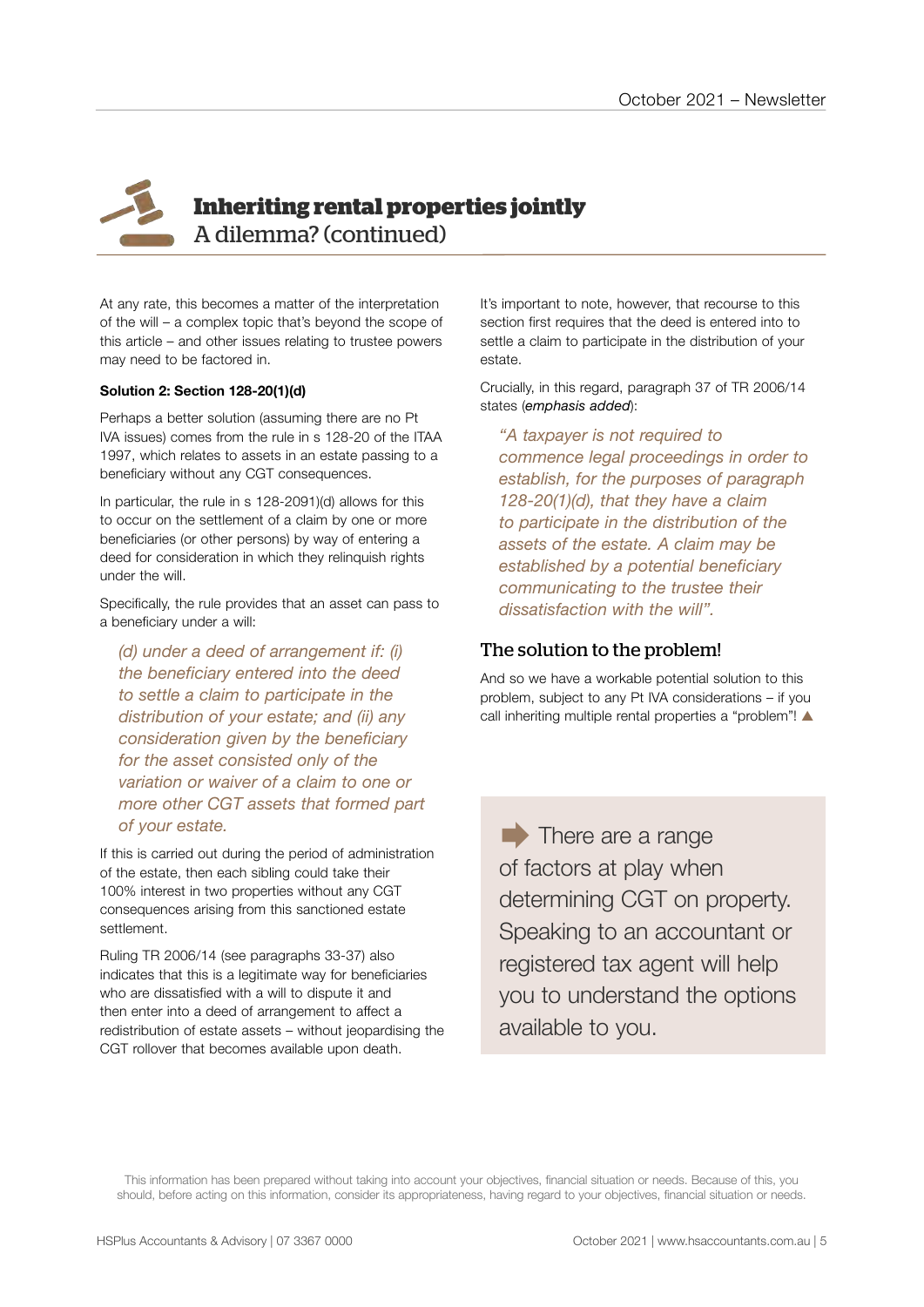# **SuperStream deadline**  fast approaching

SMSF trustees must get ready to process rollovers via SuperStream by 1 October 2021. This means trustees will no longer able to send and receive paper rollover benefit statements and cheques between superannuation funds.

SuperStream requires employers to pay<br>superannuation and send employee inf<br>electronically in a standard format. This<br>data to the payment by a unique payment refe superannuation and send employee information electronically in a standard format. This links the data to the payment by a unique payment reference number.

Many SMSFs may already be SuperStream-ready because SMSF trustees are required to receive employer contributions electronically (including both the amount of the contribution and the contribution information).

The SuperStream changes will impact an SMSF if the members want to:

- rollover funds to their SMSF
- rollover funds from their SMSF (ie, when winding up an SMSF), or
- receive and action certain release authorities, including the first home super saver (FHSS) scheme, more quickly via SuperStream.

To use SuperStream to roll over money to or from an SMSF, an SMSF will need:

- 1. An electronic service address (ESA) to process electronic rollover requests.
- 2. An Australian business number (ABN).
- 3. To ensure SMSF and member details are up-todate with the ATO, including a unique bank account recorded with the ATO for superannuation payments.

In practice, the 1 October deadline is important for those SMSF members wanting to roll funds in or out of their SMSF as soon as possible. This means SMSF members who do not have any immediate plans to roll funds in or out of the fund still have some time up their sleeve to get SuperStream-ready.

Further information regarding SMSFs and SuperStream can be found on the ATO website (QC 64222).  $\triangle$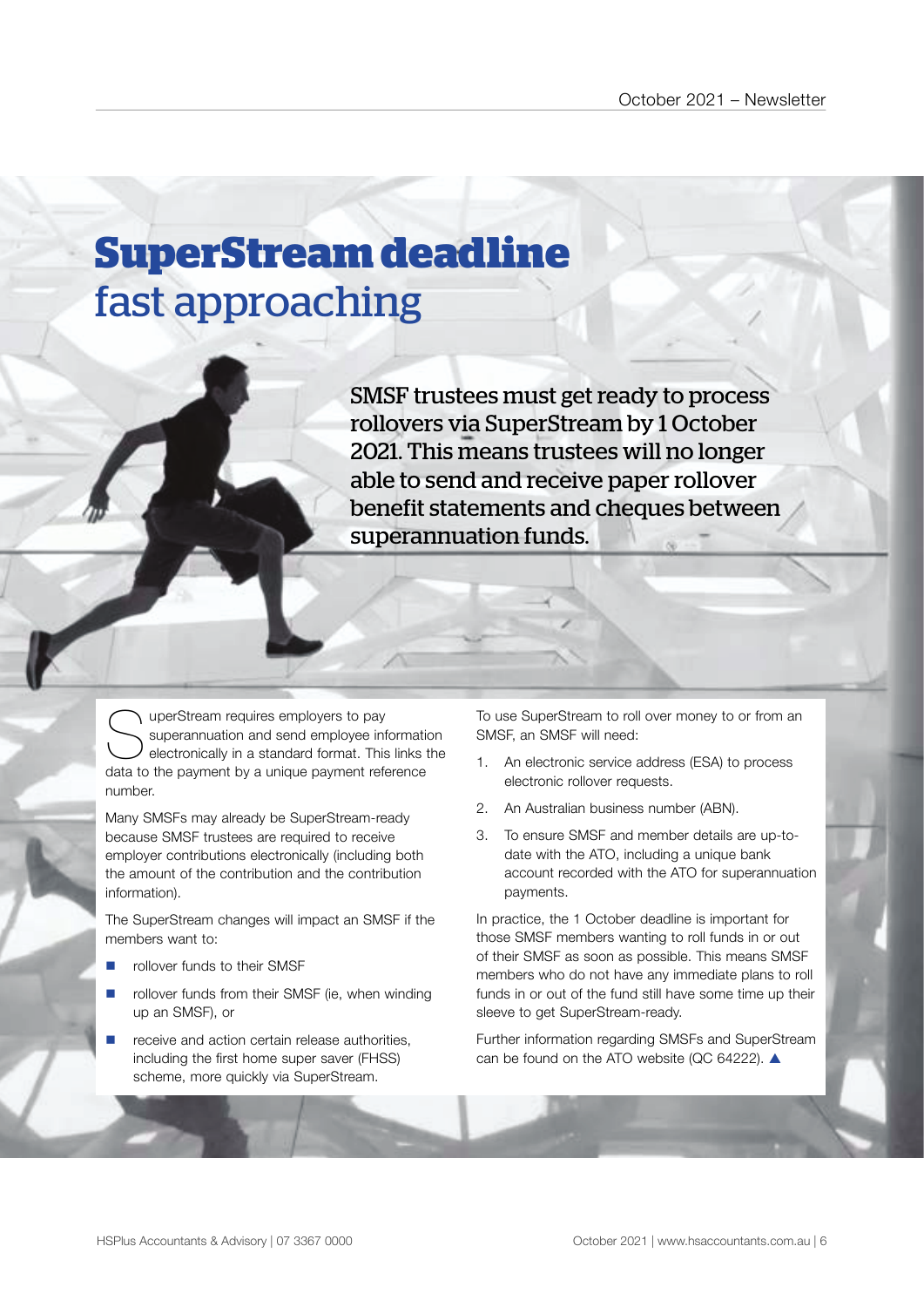# **Christmas and the Taxman**

## When do employee gifts and celebrations attract fringe benefits tax (FBT)? And when are they exempt?

**C**hristmas is traditionally a time of giving –<br>
staff for a job well done. However, Christmas<br>
partice and gifts can attract the attention of the Town including employers showing gratitude towards parties and gifts can attract the attention of the Taxman.

In certain circumstances, an employer can hold a Christmas party for staff and the cost of the party be exempt from Fringe Benefits Tax (FBT).

Take, for example, an employer who holds a Christmas party at a restaurant for employees and their partners and, apart from perhaps the Melbourne Cup, it is the only social function they provide for employees each year. Where this is the case, the party is very likely to be exempt from FBT provided the per-head cost (dinner and drinks) is kept to less than \$300 per person. To enjoy this exemption, the employer must use the "actual method" for valuing FBT meal entertainment.

### Using the actual method for valuation

The actual method is the default method for valuing meal entertainment FBT and no election is required to use this method. Under this method, an employer pays FBT (in the absence of an exemption) on all taxable meal entertainment provided to employees and their associates, ie, their partners (but not to other parties, such as clients, contractors or suppliers). However, an FBT exemption may apply if the meal entertainment meets the requirements of the minor benefit exemption. Broadly speaking, under this exemption a benefit will be exempt from FBT where its value or cost is less than \$300 **and,** if similar or identical benefits are provided during the year, they are only provided on an infrequent or irregular basis. The less frequent and regular, the more likely each event will be exempt from FBT.

## The 50/50 method

This minor benefit exemption is not available if an employer elects to value their meal entertainment under the less-used alternative 50/50 method. Under this method, the employer pays FBT on only 50% of all taxable meal entertainment provided to employees, associates **AND** clients, contractors, customers etc. regardless of the cost. Likewise, the employer can only claim a 50% income tax deduction and 50% GST credits on such meal entertainment.

### **Gifts**

If a gift is given at Christmas time and costs less than \$300, the minor benefits exemption may be available to exempt from FBT all sorts of common Christmas gifts to employees. This \$300 threshold is separate from the Christmas party meal and entertainment threshold.

Non-entertainment gifts to staff (such as Christmas hampers, bottles of alcohol, gift vouchers, pen sets etc) are tax deductible and employers can claim GST credits, irrespective of cost. Note, however, that employers can generally avoid paying FBT if they keep the gift less than \$300. If this threshold is exceeded, FBT will apply. Therefore, employers should be conscious of this threshold when providing such gifts to staff this Christmas.

On the other hand, entertainment gifts to staff (such as tickets to movies/theatre/sporting events, holiday airline tickets etc) that are less than \$300 will generally not attract FBT, are not income tax deductible, and GST credits on it cannot be claimed. If more than \$300, FBT will apply, but a tax deduction and GST credits can be claimed. With the FBT rate at 47%, the tax deduction and GST credits available are unlikely to provide a better tax outcome than avoiding FBT by keeping the gift to less than \$300.

*Continued next page*  $\Rightarrow$ 



For more details on how to navigate FBT and to understand the most tax-effective way to thank or reward employees, please contact our office.